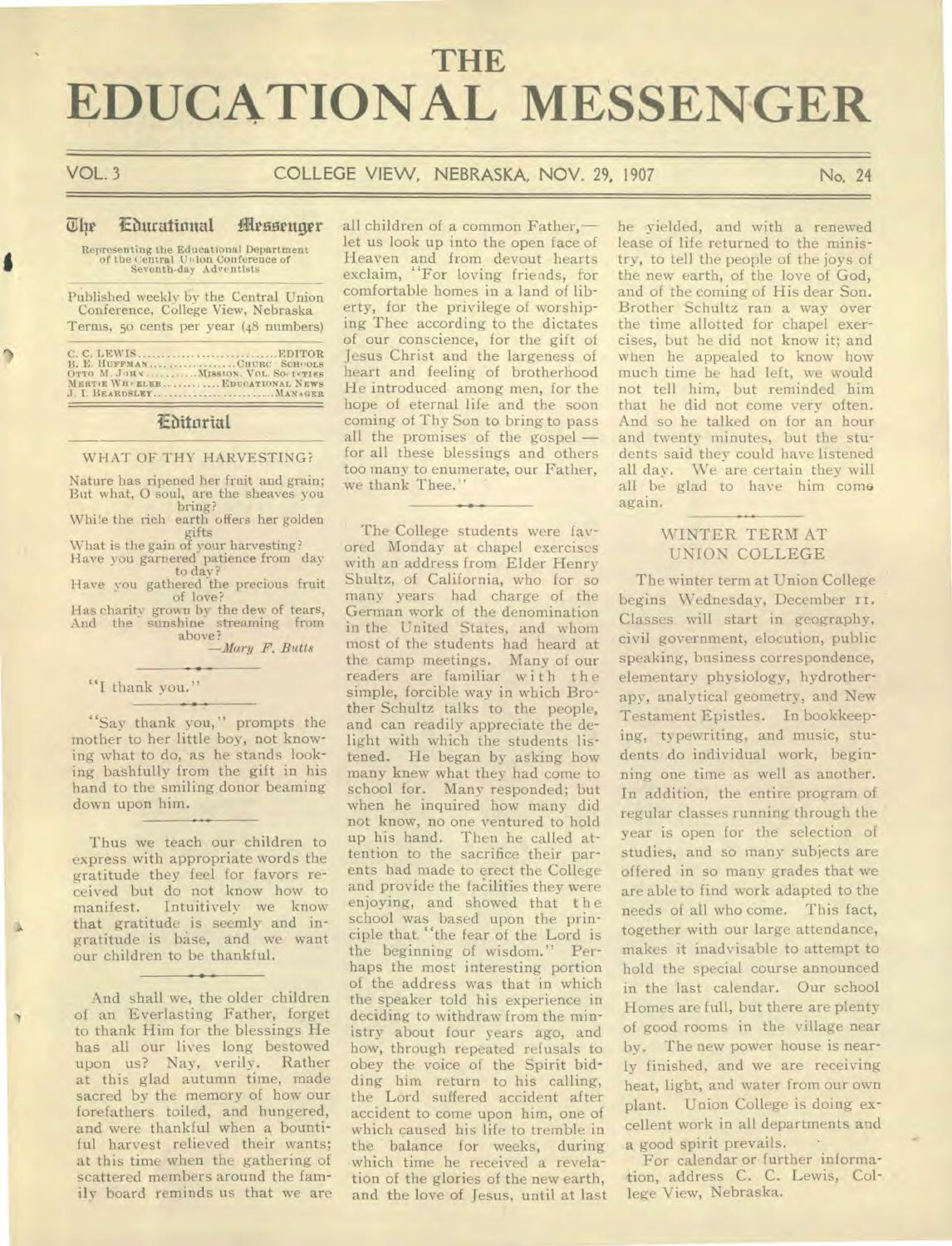# SOME THINGS UNION COL-LEGE HAS NOT

We are in entire sympathy with the following extracts from an editorial in the Park College Record, the organ of Park College, near Kansas City, Mo. We visited Park College two years ago and were very cordially received by President McAfee, who took us home to dinner, and spent several hours in showing us through various departments of the College and over the College farm. We shall ever remember this visit with pleasure. We are glad that there are a few Christian colleges where secret societies and match games do not flourish, because the students have something better to take their place. Everything which President McAfee says of Park College is true of Union College. The quotation is as follows:

"Fraternities, sororities, clubs, inter-collegiate athletics, Thanksgiving football affairs, and June boat races• do not flourish in the student life of Park. Are we better or worse? Well, we have just been thinking the matter over since reading some articles from the eastern educators and also noting that already this fall the papers are preparing the list of the wounded, dying, and dead, from our sister colleges, who are fortunate enough to be richly endowed with all the above, firmly established in buildings, history, and traditions, and, most of all, in the habits and lives of the student and alumni bodies . . . .

"The need of out door recreation is met by our 'self-help department'. But we have the athletic features here among ourselves, such as base ball, tennis, and basket ball. The fields are always open to the students. So fully are these problems solved in the minds of the students themselves that we have never had a secret society in the history of the institution. The great game of football was vetoed on one occasion by a popular vote of the students after several years of fair trial and on another occasion the matter received a set back upon a speech from the President while several students were laid up in the college hospital. May the time soon come when the educator's of this country can meet the needs in both these lines and at the same time do away with the evils which at this time are attendant upon fraternity life and intercollegiate athletics. We all sympathize with the good, but most heartily deplore the unworthy."

## A PRAISE MEETING

### D. K. OXLEY

Last Friday evening, November 22, a meeting was held in the College chapel, the first public meeting held there since the fire, on account of lack of lights.

The Spirit of the Lord was present in a marked manner. After<br>singing several pieces from singing several pieces from "Christ in Song," we all bowed before God while one of His servants led in prayer and praise for His many benefits to us. Elder Russell then occupied a few minutes recounting how accurately the prophecies uttered against God's people, the Jews, had been fulfilled. He also showed how God's dealings would all be understood, when, on the Sea of Glass, before the throne of God, we shall join in the song of Moses, the servant of God, and of the Lamb, our Saviour.

The meeting was thrown open for any who so desired to offer praise to God for His many blessings to us. This part of the meeting lasted forty minutes, during which time one hundred seventythree testimonies were given, as many as thirty or forty being on their feet at the same time. Professor Lewis then requested all those who would like to take part if time permitted to stand. Some fifty more responded. We all felt that it was good to be there. After bowing our heads, while Elder Hart pronounced the benediction, we went to our homes feeling that we could do better service for God in the week to come because of this service. •

### REFLECTORS OF LIGHT

#### E. R. BRIGHAM

We are told in the testimonies that God desires us to "reflect the image of Jesus fully." I never understood the force of this statement until in my study of physics I became better acquainted with the properties of light. It is a physical law that "the angle of reflection equals the angle of incidence," that is, if a ball be thrown against a wall it will bound away at an angle corresponding to the angle from which it was thrown. Rays of light are reflected in the same way; but the clearness and

Perfumery and Toilet Articles

**W. F. NICKEL Jeweler & Optician** 

Sewing Machines and School Supplies

# *HOMES! HOMES!*

If you are looking for a home in College View, write us at once for information, and we will send you a description of a few of our best bargains. We will be glad to answer any questions that may be of interest to you. Come in and get acquainted, and let us show you what we have listed in good farms, small tracts, and city property.

# **H. E.** VANSYOC & SON

### Real Estate, Loans, and Insurance

*COLLEGE VIEW, NEBRASKA* 

# **UNION COLLEGE**

A Christian School, with well-equipped College, Academic, Min-isterial, Normal, Music, Medical-Preparatory, B usin es s, Steno-graphic, German, Swedish, Danish, and Industrial Departments. For full descriptive catalog address

UNION COLLEGE, College View, (near Lincoln), Nebraska.





# WORK GUARANTEED

*Burlington Blk. 13th &* 0 *LINCOLN - NEBRASKA* 

# *WHY*

Spend a quarter's worth of valuable time and a dollar's worth of good nature trying to shave YOURSELF?



**Graves & Odren** 

They have three chairs and prompt and efficient service.

AGENTS FOR MERCHANT'S LAUNDRY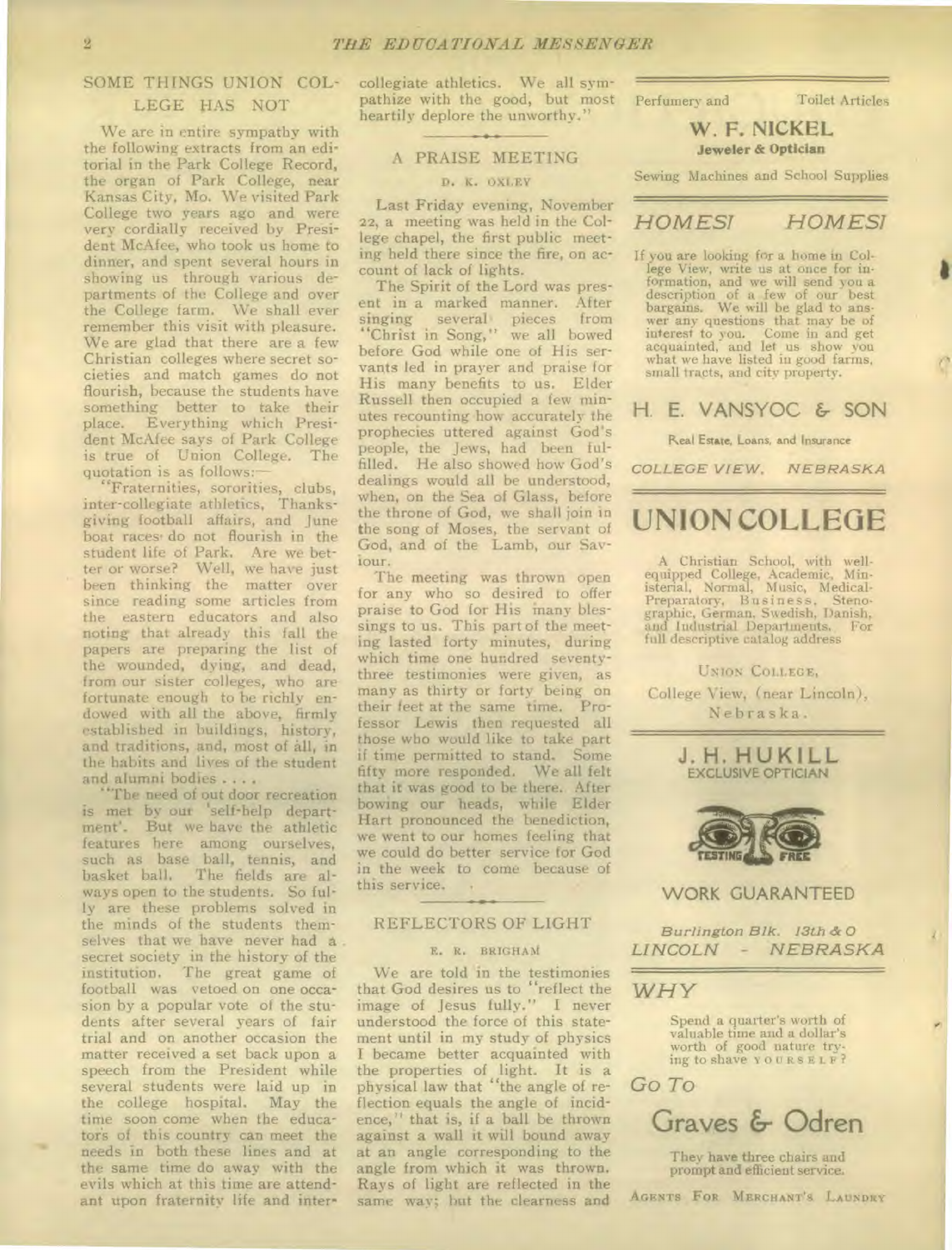accuracy of the image produced depends upon the reflector. If the mirror is highly polished the image produced will be absolutely true to life. But if the surface of the glass is rough and uneven the rays will be scattered and the image distorted.

To illustrate the position of the true Christian,—the reflector,—let a mirror be hung in the center of the room. From the center of this backward let a curtain be stretched. Now let two persons stand, one on either side of the curtain at equal distances from it. Each may see the image of the other in the mirror.

Jesus is not far from every sinner; but the sinner is unable to see the beauty of his life, because of his sinful life which forms a wall of partition between them.

Thus we see how important it is, as reflectors of the image of Jesus, that we submit ourselves to the polishing, refining influence of God, that, when the people look at us they may see a reflection of the lovely attributes of Jesus. Then instead of a distorted, ugly picture, sinners will see the beauty of the Christ-life and accept Him into their hearts.

Let us learn what it means to reflect the image of Jesus **FULLY**.

# WORDS OF CHEER FROM EGYPT

We have been made glad to receive a letter from Brother J. J. Nethery, director of our mission work in Egypt. The letter is dated at Cairo, Egypt, August 13. Brother Nethery says: "We enjoy the **MESSENGER** here in Egypt. How glad we would be if some earnest students would decide to make this their field of labor. Truly we must have help soon. We are glad to report that we have two Egyptian young men who have been keeping the Sabbath since last January, who are planning to attend our school in England this year. We need some American workers to occupy some of the important places like Port Said and Alexandria. Tell any who might wish to come that we will give them a hearty welcome. We are certain Union College will send out many the next few years.

"It seems marvelous the way so many young students are succeeding in the canvassing work. Surely it is God's providence. It is time to finish the work on earth, and the Lord is using every avail-

able means to accomplish it. If our young people do not press in and fill the places God has for them it will be their own fault. There are so many excellent openings for them in this cause that none have an excuse to be idle, or to spend their time at anything outside the work of the message. Oh, may the young of this denomination rise to the opportunities and responsibilities before them! We enjoy our work in Egypt. There are difficulties to be met, which at times seem hard to overcome, but when we fully give ourselves to the Lord to be used wholly, these difficulties largely are overcome. We must remember at all times that this truth is the greatest and most important thing in all the world, and if we are connected with it we are doing God's appointed work on earth, so therefore there is nothing which can bring to a standstill this mighty movement. We thank God for such a work.

"Would you please send me one of the Union College calendars. I will use it to interest others in our educational work. Just now there is a young Armenian man who is inquiring about our colleges. He has had the opinion in the past that our work was very small, but lately he is getting a better view of it. He has been keeping the Sabbath for some time, but cannot see other points so easily. He has been wanting to attend some good school. Of course I have been recommending our schools. ' He desires sometime to go to America if the way opens for him. I shall do all I can to interest him in Union College. Am praying that some day he may see the truth."

**HERRICK & VOSBURGH for Anything carried by a first class general store. anywhere in the village. COLLEGE VIEW (foods delivered NEBRASKA Who is YOUR Tailor?**  Next time you want a suit, or some pressing or repairing, try the *UNION COLLEGE TAILORS*  **Special rates to students. Rooms in basement of College Building.**  C. A. TUCKER Dr. S. S. SHEAN Jeweler — Optician *LINCOLN - 1123 0 St. N EBRASKA*  **Vault of Totirgr Virtu DIRECTORS JAS. SCHEE D. R. CALLAHAN J. H. MORRISON H. A. MORRISON**  Besides having the business of all our institutions and conferences here, this bank is receiving deposits from other places in Nebraska and neighboring states. Your business will be appreciated. **OFFICERS JAS. SCHEE, Pres. H. A. MORRISON, Vice-Pres. D. NICOLA, Cashier. How is your Coal Bin -- EMPTY ? ?**  *Have ENSLOW send you a load before Cold Weather*  **PHONE** 36

Get the Habit **PHONE 64 of Going to**